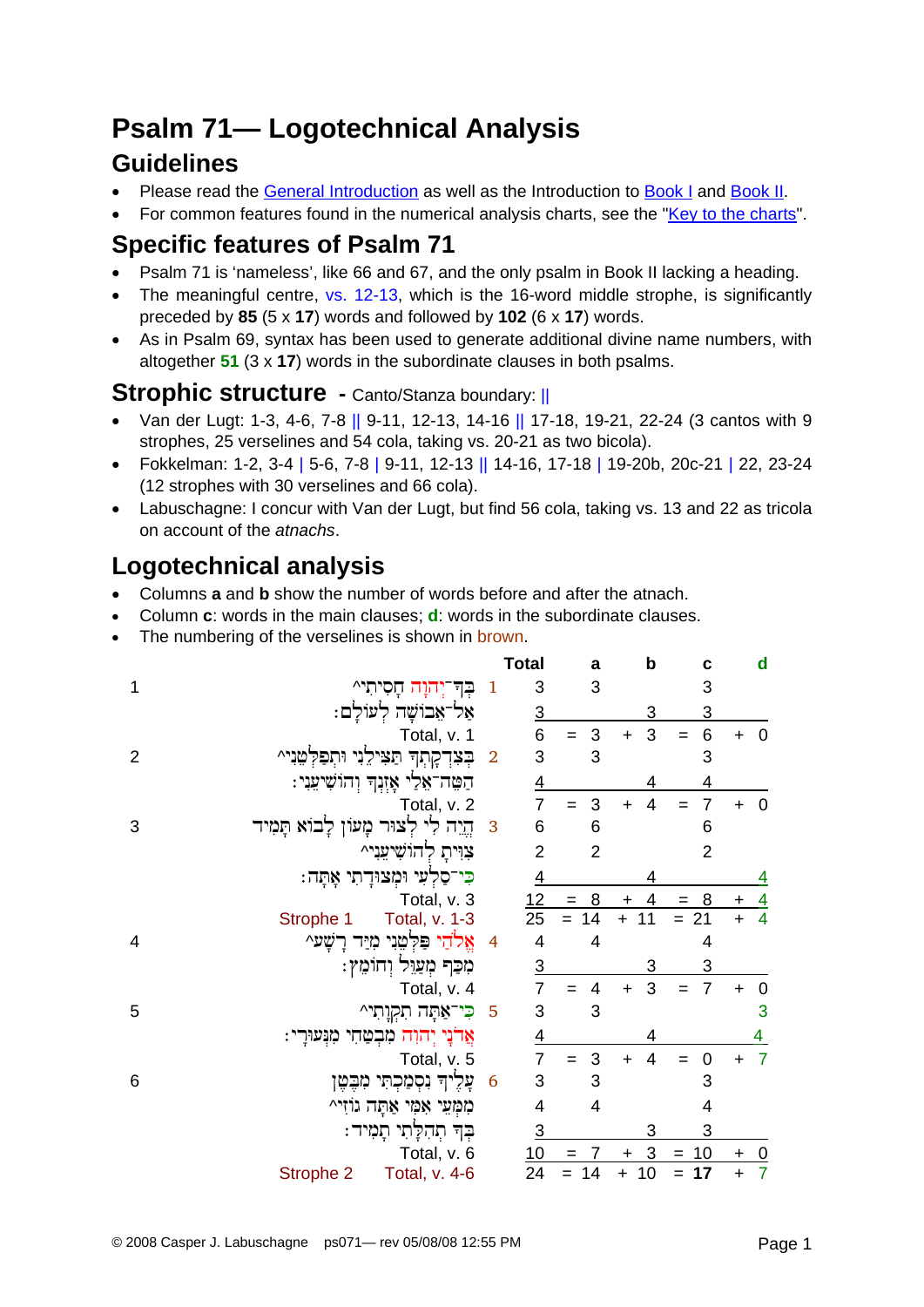| $\overline{7}$           |                 | כְּמוֹפֵת הָיִיתִי לְרַבִּים^                  | 7              | 3                         | 3                     |                                       | 3                          |                                |
|--------------------------|-----------------|------------------------------------------------|----------------|---------------------------|-----------------------|---------------------------------------|----------------------------|--------------------------------|
|                          |                 | וְאַתָּה מַחֲסִי־עֹז:                          |                | $\overline{3}$            |                       |                                       | 3                          |                                |
|                          |                 | Total, v. 7                                    |                | 6                         | $= 3$                 | $\mathbf{3}$<br>$+$                   | 6<br>$\equiv$              | $+ 0$                          |
| 8                        |                 | ִימָּלֵא פִ <i>י</i> תְּהִלְתֶך <sup>ָ</sup> ^ | 8              | 3                         | 3                     |                                       | 3                          |                                |
|                          |                 | כַּל־הַיּוֹם תִּפְאַרְתֶּךְ :                  |                | $\overline{3}$            |                       | 3                                     | 3                          |                                |
|                          |                 | Total, v. 8                                    |                | 6                         | $\overline{3}$<br>$=$ | $\overline{3}$<br>$\ddot{}$           | 6<br>$\qquad \qquad =$     | $+ 0$                          |
|                          | Strophe 3       | Total, v. 7-8                                  |                | 12                        | $= 6$                 |                                       | $+ 6 = 12$                 | $+ 0$                          |
|                          | <b>Canto I</b>  | <b>Total, v. 1-8</b>                           |                | 61                        | $= 34$                | $+ 27$                                | $= 50$                     | $+ 11$                         |
| 9                        |                 | אַל־תַּשְׁלִיכִנִי לְעֵת זִקְנָה^              | $\overline{9}$ | $\overline{\mathbf{4}}$   | 4                     |                                       | $\overline{4}$             |                                |
|                          |                 | כִּכְלוֹת כֹּחִי אַל־תַּעַזְבֵנִי:             |                | $\overline{4}$            |                       |                                       | 4                          |                                |
|                          |                 | Total, v. 9                                    |                | 8                         | $=$<br>4              | $\overline{4}$<br>$+$                 | 8                          | $\overline{\mathbf{0}}$<br>$+$ |
| 10                       |                 | כִּי־אָמְרוּ אוֹיִבַי לִי^                     | <b>10</b>      | $\overline{\mathcal{A}}$  | 4                     |                                       |                            | 4                              |
|                          |                 | וְשֹׁמְרֵי נַפְשִׁי נוֹעֲצוּ יַחְדְיו:         |                | <u>4</u>                  |                       | 4                                     |                            | $\overline{4}$                 |
|                          |                 | Total, v. 10                                   |                | 8                         | 4                     | $\overline{4}$<br>$+$                 | $\overline{0}$             | $\boldsymbol{8}$<br>$\ddot{}$  |
| 11                       |                 | לאמר אֱלֹהִים עַזָבוֹ^                         | 11             | 3                         | 3                     |                                       |                            | 3                              |
|                          |                 | ּרִדְפוּ וְתִפְשׂוּהוּ כִּי־אֵין מַצִּיל:      |                | $\overline{5}$            |                       | 5                                     |                            | $\overline{5}$                 |
|                          |                 | Total, v. 11                                   |                | 8                         | $=$ 3                 | 5<br>$\begin{array}{c} + \end{array}$ | $\overline{0}$<br>$\!=$    | $+ 8$                          |
|                          | Strophe 4       | Total, v. 9-11                                 |                | 24                        | $= 11$                | $+13$                                 |                            | $= 8 + 16$                     |
|                          |                 | Total, v. 7-11                                 |                | 36                        | 17<br>$=$             | 19<br>$+$                             | $= 20$                     | 16<br>$+$                      |
|                          |                 | Total, v. 1-11                                 |                | 85                        | $= 45$                | $+ 40$                                | $= 58$                     | $+27$                          |
| 12 Middle strophe:       |                 | אֵלֹהִים אַל־תִּרְחַק מִמֵּנִּי^               | 12             | $\overline{\mathbf{4}}$   | 4                     |                                       | 4                          |                                |
| $9 = 4 + 1 + 4$          |                 | אֵלֹהַי לִעֲזִרָתִי חוּשָׁה:                   |                | $\overline{3}$            |                       | 3                                     | 3                          |                                |
| <b>Meaningful centre</b> |                 | <b>Total, v. 12</b>                            |                | $\overline{7}$            | 4                     | 3<br>÷                                | $\overline{7}$<br>$=$      | $\overline{\mathbf{0}}$        |
| 13 Middle verseline      |                 | יֵבֹשׁוּ יִכְלוּ שֹׂטְנֵי נַפִּשִׁי            | <sup>13</sup>  | 4                         | 4                     |                                       | 4                          |                                |
| $25 = 12 + 1 + 12$       |                 | יַצִטוּ חֶרְפָּה וּכְלִמָּה^                   |                | 3                         | 3                     |                                       | 3                          |                                |
|                          |                 | ּמְבַקְשֵׁי רָעָתִי:                           |                | $\overline{2}$            |                       |                                       | $\overline{2}$             |                                |
|                          |                 | Total, v. 13                                   |                | <u>9</u>                  | $= 7$                 | $\overline{2}$<br>$+$                 | $= 9$                      | $+ 0$                          |
|                          |                 | Strophe 5 Total, v. 12-13                      |                | 16                        | $= 11$                | $\ddot{}$<br>5                        | $= 16$                     | $+ 0$                          |
| 14 Middle word:          |                 | <mark>וַאֲנִי</mark> תָּמִיד <u>אֲי</u> חֵל^   | 14             | 3                         | 3                     |                                       | 3                          |                                |
| $203 = 101 + 101$        |                 | וָהוֹסַפְתִּי עַל־כָּל־תְּהִלָּתֶךְ:           |                |                           |                       |                                       | 4                          |                                |
|                          |                 | Total, v. 14                                   |                | $\frac{4}{7}$             | 3<br>$=$              | $\overline{4}$<br>$+$                 | $\overline{7}$<br>$=$      | $+ 0$                          |
| 15                       |                 | פִּי יִסַפֵּר צִדְקָתֶך                        | <b>15</b>      | $\ensuremath{\mathsf{3}}$ | 3                     |                                       | 3                          |                                |
|                          |                 | כל־היום תשועתה^                                |                | 3                         | 3                     |                                       | 3                          |                                |
|                          |                 | כִּי לֹא יַדַעְתִּי סִפֹּרוֹת:                 |                | <u>4</u>                  |                       |                                       |                            | <u>4</u>                       |
|                          |                 | Total, v. 15                                   |                | 10                        | 6<br>$=$              | $\overline{4}$<br>$+$                 | 6<br>$=$                   | $\frac{4}{4}$                  |
|                          |                 | Total, v. 14-15                                |                | $\overline{17}$           | $= 9$                 | $+$<br>8                              | $= 13$                     |                                |
| 16                       |                 | אָבוֹא בִּנְבְרוֹת אֲדֹנָי יְהוָה^             | <b>16</b>      | 4                         | 4                     |                                       | 4                          |                                |
|                          |                 | אַזִּכִּיר צִדְקָתְךּ לְבַדֶּךְ׃               |                | $rac{3}{7}$               |                       | 3                                     | 3                          |                                |
|                          |                 | Total, v. 16                                   |                |                           | $= 4$                 | $+3$                                  | $\overline{7}$<br>$\equiv$ | $+ 0$                          |
|                          | Strophe 6       | Total, v. 14-16                                |                | <u>24</u>                 | $= 13$                | <u>+ 11</u>                           | $= 20$                     | $+$ 4                          |
|                          | <b>Canto II</b> | <b>Total, v. 9-16</b>                          |                | 64                        | $= 35$                | $+29$                                 | $= 44$                     | 20<br>$+$                      |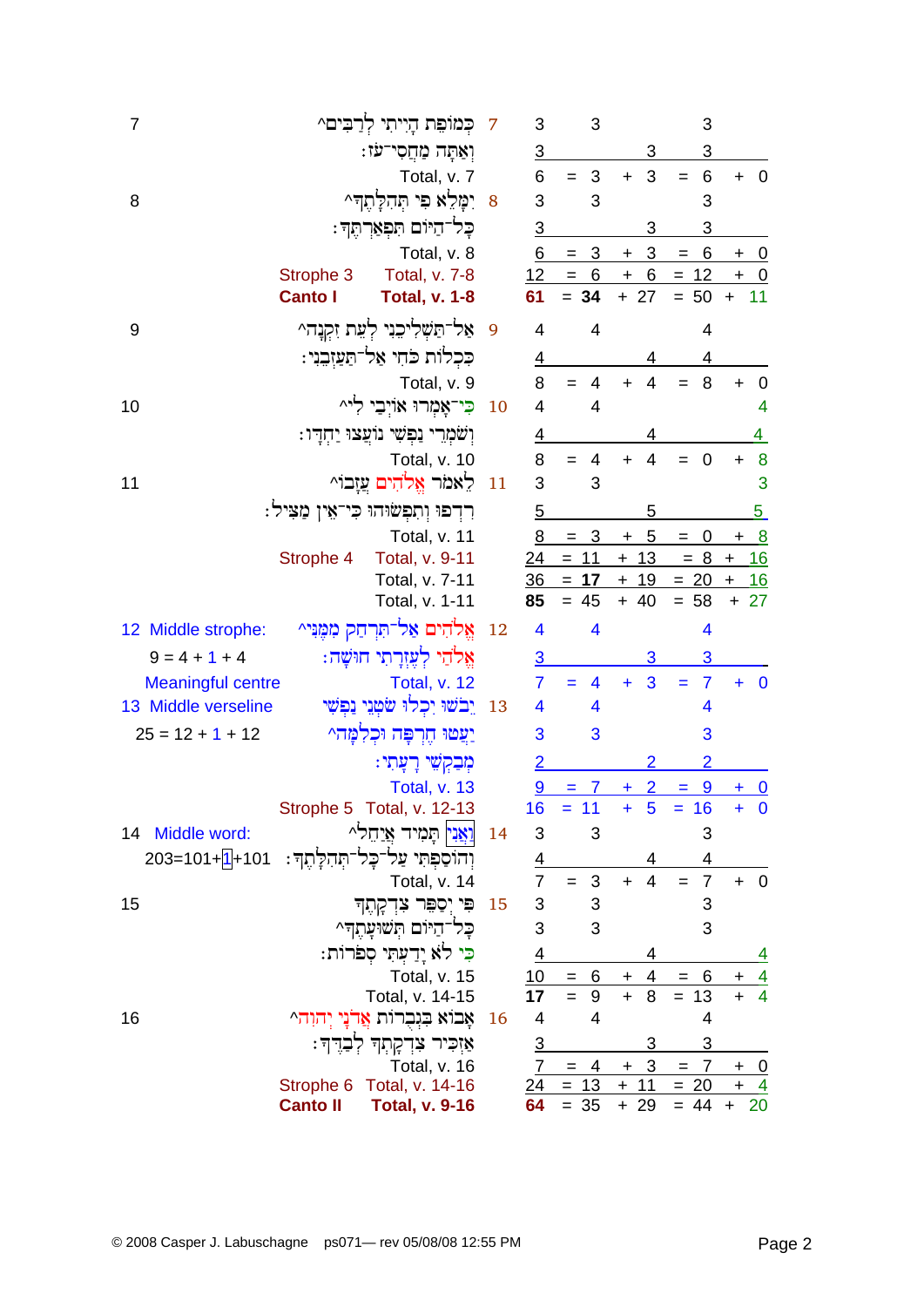| 17 | אֱלֹהִים לִמַּדְתַּנִי מִנְעוּרָי^                  | 17 | 3              | 3              |                             | 3                     |                           |
|----|-----------------------------------------------------|----|----------------|----------------|-----------------------------|-----------------------|---------------------------|
|    | וְעַר־הֵנָּה אַנִּיד נִפְלְאוֹתֶיךָ:                |    | $\overline{4}$ |                | 4                           | 4                     |                           |
|    | Total, v. 17                                        |    | $\overline{7}$ | 3              | $\overline{4}$<br>$\ddot{}$ | $\overline{7}$<br>$=$ | $\overline{0}$<br>$+$     |
| 18 | וְנֵם עַד־זִקְנָה וְשִׂיבָה                         | 18 | 4              | 4              |                             | 4                     |                           |
|    | אֱלֹהִים אַל־תַּעַזְבֵנִי                           |    | 3              | 3              |                             | 3                     |                           |
|    | עַר־אַנִּיד זִרוֹעֲךָ לְדוֹרֵ^                      | 19 | $\overline{4}$ | $\overline{4}$ |                             | 4                     |                           |
|    | לִכָל־יָבוֹא גִּבוּרָתֵךּ:                          |    | $\overline{3}$ |                | 3                           | 3                     |                           |
|    | Total, v. 18                                        |    |                | $14 = 11$      | $\overline{3}$<br>$+$       | $= 14$                | $\overline{0}$            |
|    | Strophe 7 Total, v. 17-18                           |    | 21             | $= 14$         | $\overline{7}$              | $= 21$                | $\overline{0}$            |
| 19 | וְצִדְקָתְךָ אֱלֹהִים עַר־מָרוֹם                    | 20 | 4              | 4              |                             | $\overline{4}$        |                           |
|    | אֲשֶׁר־עָשִׂיתָ גִדֹלוֹת^                           |    | 3              | 3              |                             |                       | 3                         |
|    | אֵלהִים מִי כָּמוֹדְּ:                              |    | <u>3</u>       |                | 3                           | 3                     |                           |
|    | Total, v. 19                                        |    | 10             | 7<br>$=$       | 3<br>$\ddot{}$              | 7<br>$=$              | <u>_3</u><br>$\ddot{}$    |
|    | Total, v. 14-19                                     |    | 55             | $= 34$         | $+ 21$                      | $= 48$                | $\overline{7}$<br>$+$     |
|    | Total, v. 1-19                                      |    | 156            | $= 90$         |                             | $+ 66 = 122$          | $+ 34$                    |
| 20 | אֲשֶׁר הִרְאִיתַנִי צָרוֹת רַבּוֹת וְרָעוֹת         | 21 | 5              | 5              |                             |                       | 5                         |
|    | Middle colon of Canto III<br>תַּשׁוּב תִּחַיֵּינִי^ |    | $\overline{2}$ | $\overline{2}$ |                             | 2                     |                           |
|    | וּמִתְּהֹמוֹת הָאָרֶץ תָּשׁוּב תַּעֲלֵנִי:          | 22 | 4              |                | 4                           | $\overline{4}$        |                           |
| 21 | תֶּרֶב וָּדְלָתִי וְתִסֹּב תִּנַחֲמֶנִי:            |    | $\overline{4}$ |                |                             | 4                     |                           |
|    | Total, v. 20-21                                     |    | 15             | $= 11$         | 4                           | 10<br>$=$             | $\overline{\phantom{0}5}$ |
|    | Strophe 8 Total, v. 19-21                           |    | 25             | $= 18$         | $+$<br>$\overline{7}$       | $= 17$                | 8<br>$\ddot{}$            |
| 22 | נֵם־אֲנִי אוֹדְךָ בִכְלִי־נֶבֶל אֲמִתְךָ אֱלֹדֶי    | 23 | 7              | $\overline{7}$ |                             | 7                     |                           |
|    | אֲזַמְרָה לְךָ בִכְנּוֹרֵ^                          |    | 3              | 3              |                             | 3                     |                           |
|    | קרוש יִשְׂרָאֵל:                                    |    | $\overline{2}$ |                | 2                           | $\overline{2}$        |                           |
|    | Total, v. 22:                                       |    | 12             | $= 10$         | $\overline{2}$<br>$+$       | 12<br>$=$             | $\mathbf 0$<br>$\ddot{}$  |
| 23 | תִּרַנְּנָה שִׂפָתֵי כִּי אֲזַמְרָ                  | 24 | 5              | 5              |                             | $\overline{2}$        | 3                         |
|    | וְנַפְשִׁי אֲשֶׁר פָּדִיתָ:                         |    | $\overline{3}$ |                |                             |                       | $\overline{3}$            |
|    | Total, v. 23:                                       |    | 8              | $= 5$          | 3<br>$+$                    | $= 2$                 | - 6<br>$\ddot{}$          |
| 24 | ּנִם־לְשׁוֹנִי כָּל־הַיּוֹם תֶּהְגֶּה צִדְקָתֶךְּ^  | 25 | 6              | 6              |                             | 6                     |                           |
|    | כִּי־בֹשוּ כִי־חָפְרוּ מְבַקְשֵׁי רָעָתִי:          |    | <u>6</u>       |                | 6                           |                       | <u>6</u>                  |
|    | Total, v. 24:                                       |    | 12             | 6<br>$=$       | 6<br>$+$                    | 6<br>$=$              | 6<br>$\ddot{}$            |
|    | Strophe 9 Total, v. 22-24:                          |    | <u>32</u>      | $= 21$         | $+ 11$                      | $= 20$                | $+ 12$                    |
|    | Total, v. 20-24:                                    |    | <u>47</u>      | $= 32$         | $+ 15$                      | $= 30$                | $+ 17$                    |
|    | Canto III Total, v. 17-24:                          |    | <u>78</u>      | $= 53$         | $+25$                       | $= 58$                | $+20$                     |
|    | Total, v. 14-24:                                    |    | <u> 102</u>    | $= 66$         | $+36$                       | $= 78$                | $+24$                     |
|    | Total, v. 9-24:                                     |    | 142            | $= 88$         |                             | $+ 54 = 102$          | <u>+ 40</u>               |
|    | Total, v. 1-24:                                     |    |                | $203 = 122$    |                             | $+ 81 = 152$          | $+ 51$                    |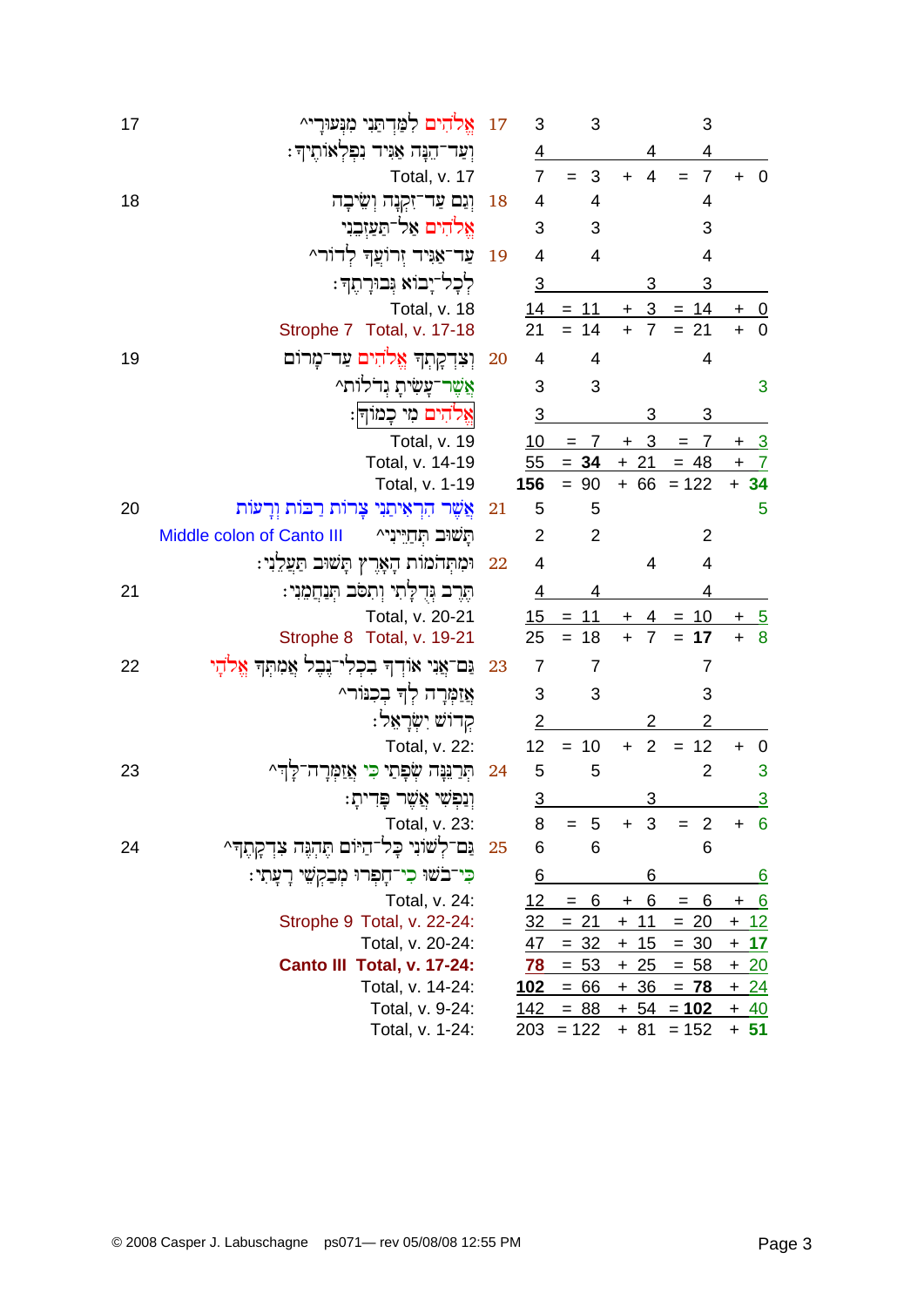#### **Observations**

1. Like its predecessor, Psalm 71 does not have a meaningful centre on word level. The middle word,  $\frac{1}{N}$ , 'and I' (v. 14), is not very meaningful (203 = 101 + 1 + 101), but in terms of the 25 verselines,  $v$ . 13, the middle verseline, would be a plausible candidate  $(25 = 12 + 1 + 12)$ :

> בשוּ יִכְלוּ שֹׂטְנֵי נַפְשִׁי ್ייֲעֲטוּ חֶרְפָּה וּכְלְמַּה ^ מִבַקְשֵׁי רַעַתְיִ Let my accusers be put to shame and perish; With scorn and dishonour may they be covered // who seek my hurt.

If we follow Van der Lugt, who finds 25 verselines and 54 cola, his middle verseline would coincide with the 2 middle cola, which would be flanked by **26** cola on each side  $(54 = 26 + 2 + 26)$ . However, in my opinion, there are 56 cola, because I take the *atnachs* in vs. 13 and 22 into account and regard these verses as tricola, not bicola. On logotechnical grounds, the consciously designed meaningful centre, is to be found on the level of strophes: the middle strophe, vs. 12-13  $(9 = 4 + 1 + 4)$ comprising the entire prayer for help (compare the meaningful centre of [Psalm 70!](http://www.labuschagne.nl/ps070.pdf)):

> : אֲלֹהִים אֲל־תִּרְחַק מִמֶּנִּי ^ אֱלֹהֵי לְעֶזְרָתִי חוּשָׁה $^{12}$ בשׁוּ יִכְלוּ שֹּטְנֵי נַפְשִׁי ִיעֲטוּ חֶרְפָּה וּכְלְמַה ^ מִבְקִשֵׁי רַעֲתִי  $^{13}$ <sup>12</sup>God, be not far from me // my God, make haste to help me! <sup>13</sup> Let my accusers be put to shame and perish;

With scorn and dishonour may they be covered // who seek my hurt.

In terms of words, the 16-word meaningful centre is flanked by multiples of the divine name number **17** in the following way, which is obviously a matter of authorial intent:

| vs. 1-11  | 4 strophes (1-3, 4-6, 7-8, 9-11)                                           | <b>85</b> $(5 \times 17)$ words |
|-----------|----------------------------------------------------------------------------|---------------------------------|
| vs. 12-13 | 1 strophe (12-13)                                                          | 16 words                        |
| vs. 14-24 | 4 strophes (14-16, 17-18, 19-21, 22-24) <b>102</b> (6 x <b>17</b> ) words. |                                 |

This striking numerical structure overlies - but does not exclude – the division of the text into 3 cantos consisting of 3 strophes each: Canto I (vs. 1-8), Canto II (vs. 9-16), Canto III (vs. 17-24).

2. As in quite a number of psalms, especially in Psalm 69, the syntactical categories 'main clause' and 'subordinate clause' have been used to generate additional divine name numbers – see the General Introduction "Criteria for logotechnical analysis". It is intriguing to note that both Psalm 69 and 71 have **51** (3 x **17**) words in the subordinate clauses. This may suggest that the two psalms stem from the same hand, but for some reason Psalm 71 was not labelled a Davidic psalm. The reason may be the fact that the 18 Davidic psalms in Book II have altogether **289** (**17** x **17**) verselines! Compare the Introduction to Book II, p. 2.

| vs. 4-6   | 17 words in the main clauses                        |
|-----------|-----------------------------------------------------|
| vs. 1-19  | 34 $(2 \times 17)$ words in the subordinate clauses |
| vs. 17-20 | 34 $(2 \times 17)$ words in the main clauses        |
| vs. 19-21 | 17 words in the main clauses                        |
| vs. 20-24 | 17 words in the subordinate clauses                 |
| vs. 14-24 | 78 $(3 \times 26)$ words in the main clauses        |
| vs. 9-24  | 102 (6 $\times$ 17) words in the main clauses       |
| vs. 1-24  | 51 (3 x 17) words in the subordinate clauses.       |
|           |                                                     |